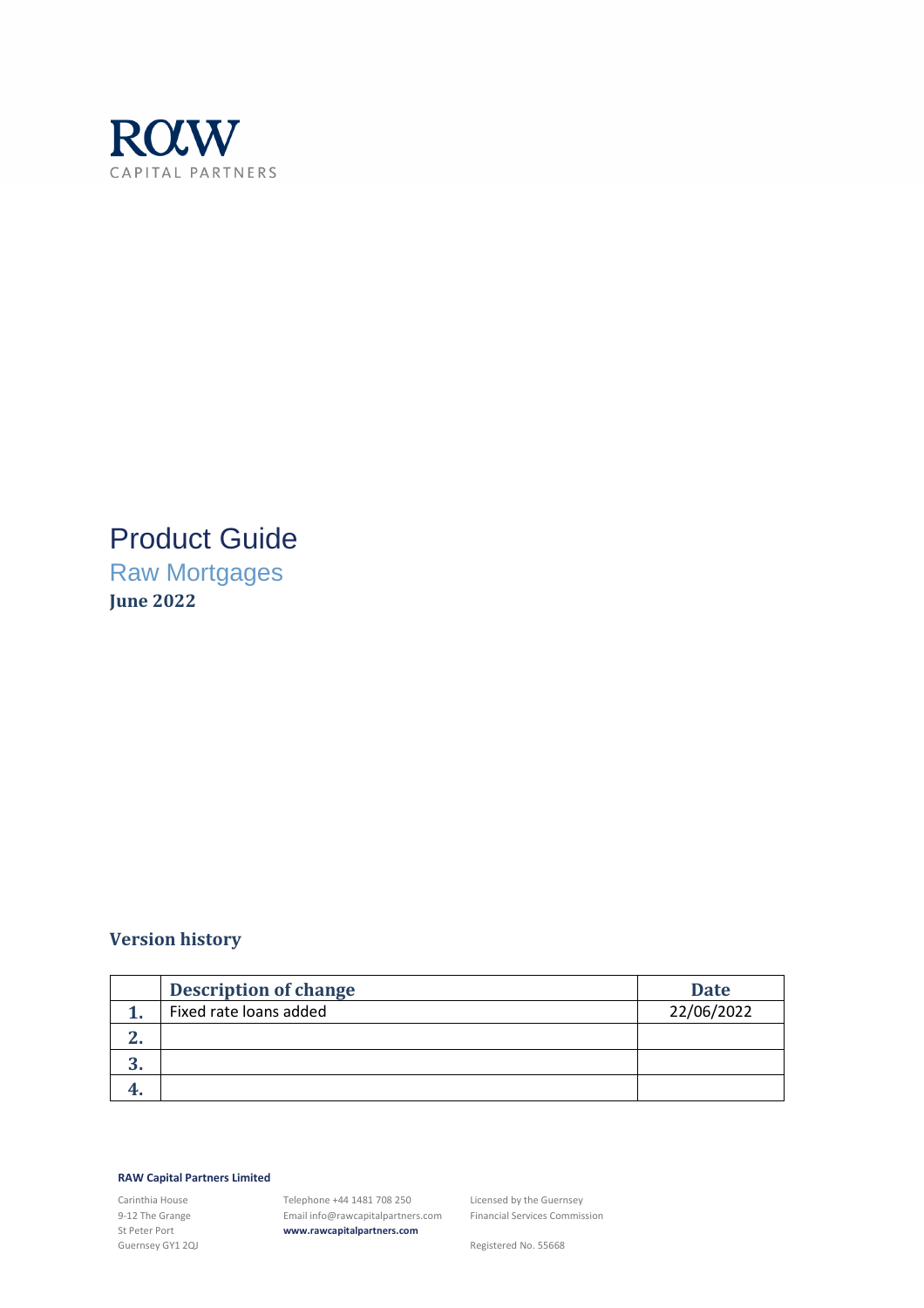

# **Tracker/variable rate**

| <b>Non-UK Residents</b>           |                                           |       |          |                     |  |
|-----------------------------------|-------------------------------------------|-------|----------|---------------------|--|
| <b>Product type</b>               | Term loan                                 |       |          |                     |  |
| <b>Maximum term</b>               | Loans up to £500,000                      |       |          | Loans over £500,000 |  |
|                                   | 7 years                                   |       | 10 years |                     |  |
| <b>Repayment type</b>             | Interest only                             |       |          |                     |  |
| <b>Maximum LTV</b>                | 55%                                       | 60%   |          | 65%                 |  |
| Interest rates from (+ base rate) | 4.25%                                     | 4.50% |          | 4.71%               |  |
| <b>Arrangement fees from</b>      | 1.5% (subject to a minimum fee of £2,000) |       |          |                     |  |
| <b>Annual review fee</b>          | £500                                      |       |          |                     |  |
| <b>Early repayment charge</b>     | £950                                      |       |          |                     |  |

| <b>UK Expats (UK born)</b>            |                                           |       |       |       |
|---------------------------------------|-------------------------------------------|-------|-------|-------|
| <b>Product type</b>                   | Term loan                                 |       |       |       |
| <b>Maximum term</b>                   | 10 years                                  |       |       |       |
| <b>Repayment type</b>                 | Interest only                             |       |       |       |
| <b>Maximum LTV</b>                    | Property value<br>£200k - £500k           |       |       |       |
|                                       | 55%                                       | 60%   | 65%   | 70%   |
| Interest rates from (+ base rate)     | 3.45%                                     | 3.75% | 4.00% | 4.21% |
| <b>Arrangement fees from</b>          | 1.5% (subject to a minimum fee of £2,000) |       |       |       |
| <b>Annual review fee</b>              | £500                                      |       |       |       |
| <b>Early repayment charge</b><br>£950 |                                           |       |       |       |

| <b>UK Residents</b>               |                                           |       |       |
|-----------------------------------|-------------------------------------------|-------|-------|
| <b>Product type</b>               | <b>Bridging loan</b>                      |       |       |
| <b>Maximum term</b>               | 11 months                                 |       |       |
| <b>Repayment type</b>             | Interest only                             |       |       |
| <b>Maximum LTV</b>                | 55%                                       | 60%   | 65%   |
| Interest rates from (+ base rate) | 3.99%                                     | 4.24% | 4.45% |
| <b>Arrangement fees from</b>      | 2.5% (subject to a minimum fee of £2,000) |       |       |
| <b>Annual review fee</b>          | No charge                                 |       |       |
| <b>Early repayment charge</b>     | No charge                                 |       |       |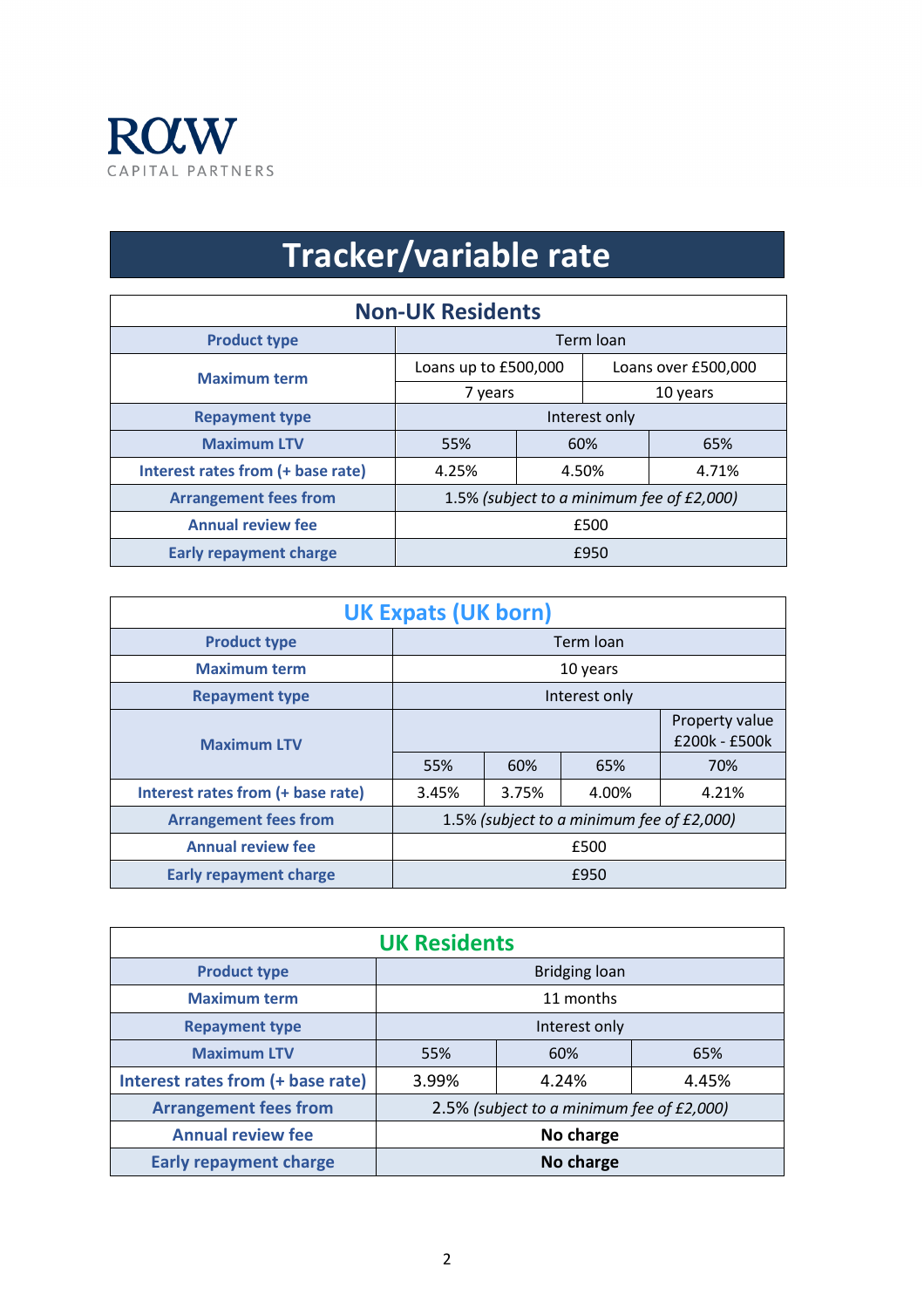

# **Tracker/variable rate**

| <b>Chinese National &amp; Residents</b> |                                         |  |
|-----------------------------------------|-----------------------------------------|--|
| <b>Product type</b>                     | Term loan                               |  |
| <b>Maximum term</b>                     | 5 years                                 |  |
| <b>Repayment type</b>                   | Interest only                           |  |
| <b>Maximum LTV</b>                      | 55%                                     |  |
| Interest rates from (+ base rate)       | 4.75%                                   |  |
| <b>Arrangement fees from</b>            | 2% (subject to a minimum fee of £2,000) |  |
| <b>Annual review fee</b>                | £500                                    |  |
| <b>Early repayment charge</b>           | £950                                    |  |

| <b>Channel Island Residents</b>   |                                           |  |
|-----------------------------------|-------------------------------------------|--|
| <b>Product type</b>               | Term loan                                 |  |
| <b>Maximum term</b>               | 5 years                                   |  |
| <b>Repayment type</b>             | Interest only                             |  |
| <b>Maximum LTV</b>                | 55%                                       |  |
| Interest rates from (+ base rate) | 3.75%                                     |  |
| <b>Arrangement fees from</b>      | 1.5% (subject to a minimum fee of £2,000) |  |
| <b>Annual review fee</b>          | No charge                                 |  |
| <b>Early repayment charge</b>     | £950                                      |  |